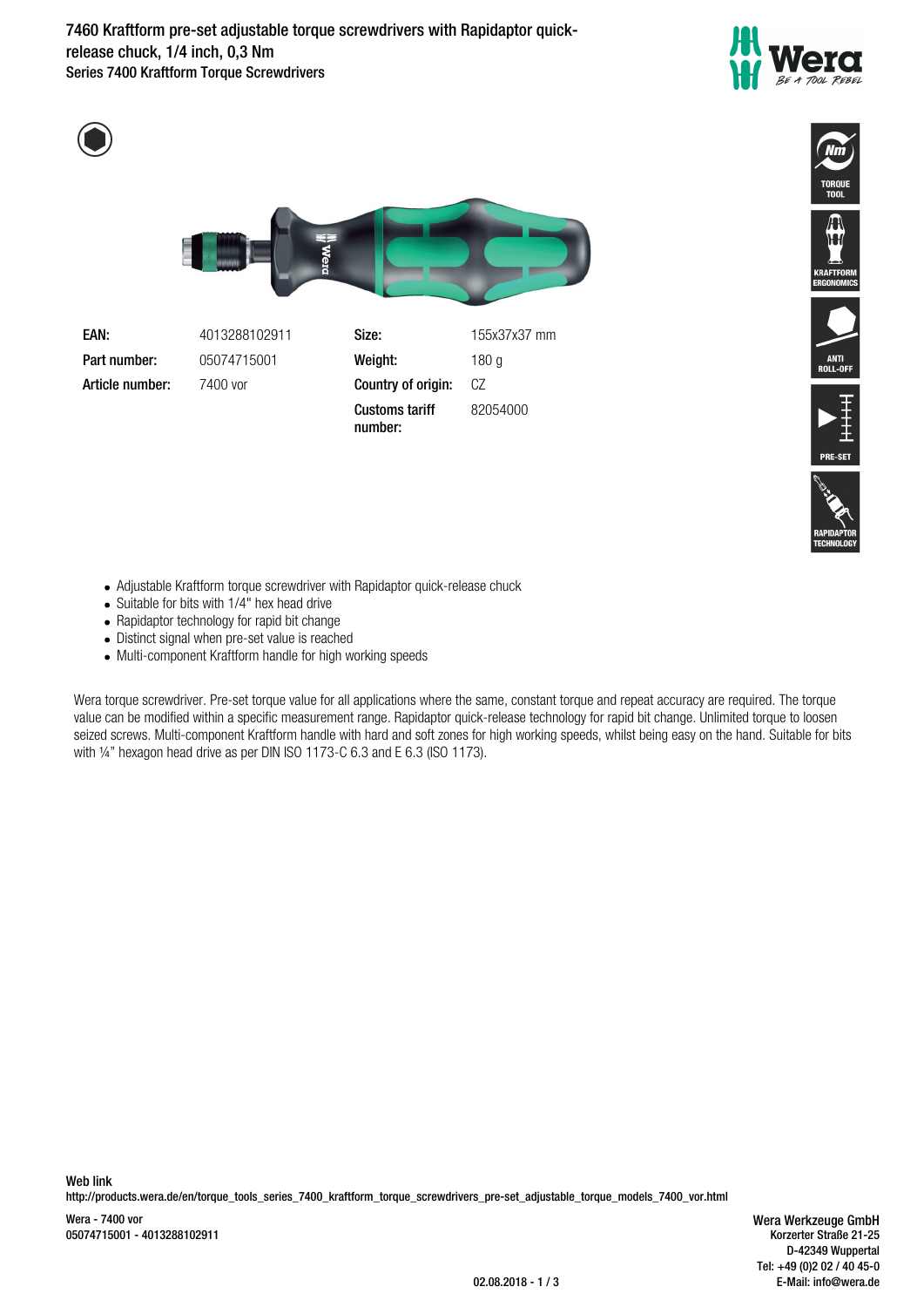**7460 Kraftform pre-set adjustable torque screwdrivers with Rapidaptor quickrelease chuck, 1/4 inch, 0,3 Nm** Series 7400 Kraftform Torque Screwdrivers





**Pre-set, adjustable torque screwdrivers**

**Unlimited torque Versatile**



Pre-set torque, adjustable within a defined range. Also available in ESD version (also for HIOS/Halfmoon bits) and with Kraftform Micro handle.



Unlimited torque for loosening seized screws.



Rapidaptor technology makes the tool adaptable since bits and sockets can be exchanged rapidly.

## **Rapid-in and self-lock Rapid-out Chuck-all Single-hand function**



The bit can be pushed into the adaptor without moving the sleeve. The lock is activated automatically as soon as the bit is applied to the screw. Bits are held securely and wobble-free.



Simply push the sleeve forward to change the bit. The spring mechanism lifts the bit off the magnet and unlocks the tool. The bit can be easily removed. The rapid-out function makes it easy to remove even the smallest bits without extra tools.



The Rapidaptor quick-release chucks hold ¼" DIN ISO 1173-C 6,3 and E 6,3 as well as Wera series 1 and 4 bits.



Every function of the Rapidator quick-release chuck, such as inserting or releasing bits, can be carried out with one hand. This is faster, more economical and more<br>ergonomic. There are no There are no unnecessary manoeuvres.